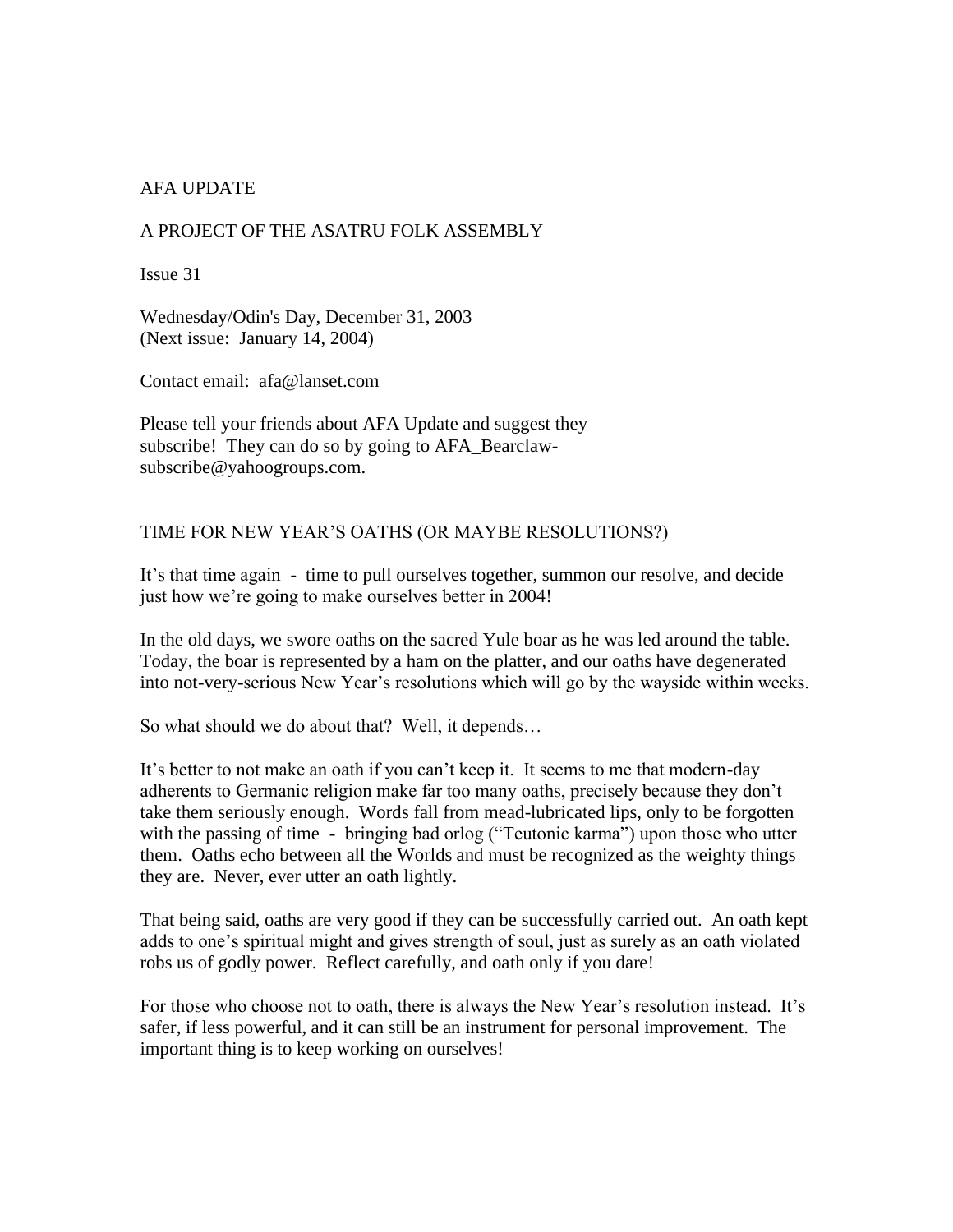MAGIC OF THE NORSE GODDESSES: Mythology-Ritual-Tranceworking

Alice Karlsdottir is a 29-year veteran of the Asatru scene, and a woman of wonderful talents. Over the years, she has applied herself to a practical study of the Norse Goddesses - practical, in the sense that she has developed a method of guided visualization or tranceworking allowing us to explore the world of the Goddesses firsthand. Because her research is grounded in good scholarship rather than fantasy, the result is a valuable tool for personal transformation.

Alice's work is summarized in a brand-new release titled MAGIC OF THE NORSE GODDESSES: Mythology-Ritual-Tranceworking. In it, she introduces us to Frigga and the lesser-known deities associated with Odin's wife - Eir, Saga, Gna, and nine others. Perhaps even more importantly, she shows us how to use her method of research and reflection to bring other under-documented Gods and Goddesses to life.

MAGIC OF THE NORSE GODDESSES can be purchased for \$24 postpaid from Runa-Raven, PO Box 557, Smithville, Texas 78957.

# WORDS TO RECALL…

"As a people, we have a right and a responsibility to define ourselves and determine our destiny…The further away we are forced to travel from the primitive values of our ancestors, the sicker we become as a people."

> - Antoinette Helmer, of the Haida people, speaking before a United Nations committee in 1994

### IMPORTANT DATES

December 31 - Twelfth Night. As Mother Night is the beginning of Yuletide, Twelfth Night is its culmination. Meditate on the past year - what you did, what you wish you had done. Take stock and set a course for the future. Making New Year's resolutions is an old Germanic custom that goes back at least to the Viking Age, and perhaps much earlier. In the old days, these oaths were sworn on a boar sacred to Frey, the God of fertility and prosperity.

January 9 - Day of Remembrance for Raud the Strong. King Olaf Tryggvason of Norway executed Raud by making him swallow a snake. His crime was refusing to give up Asatru, the religion of his forefathers. Tryggvason then confiscated Raud's land and all his other wealth. Praise Raud by lifting a horn (or cup or glass) in his honor, and by doing something deliberate to spread the holy lore that King Olaf tried so hard to stamp out.